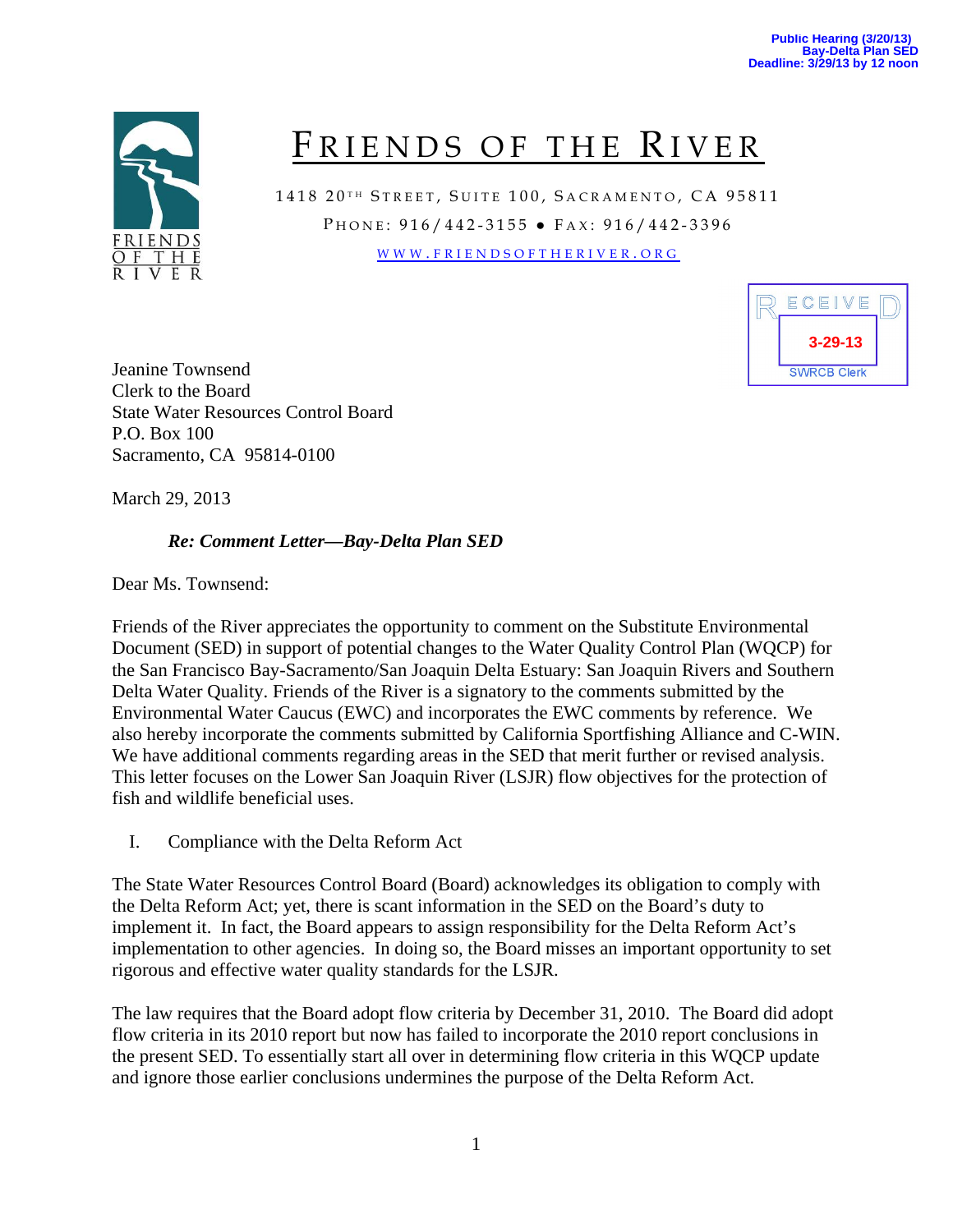The language of the Act clearly anticipated a logical order of adoption of regulations, with the Water Board flow criteria occurring first. The Water Code states, "It is the intent of the Legislature to establish an accelerated process to determine instream flow needs of the Delta *for the purpose of facilitating the planning decisions that are required to achieve the objectives of the Delta Plan*." (Water Code, § 85086, subd. (b), emphasis added.) The Act goes on to state:

For the purpose of informing planning decisions for the Delta Plan and the Bay Delta Conservation Plan, the board shall, pursuant to its public trust obligations, develop new flow criteria for the Delta ecosystem necessary to protect public trust resources. In carrying out this section, the board shall review existing water quality objectives and use the best available scientific information. The flow criteria for the Delta ecosystem shall include the volume, quality, and timing of water necessary for the Delta ecosystem under different conditions. The flow criteria shall be developed in a public process by the board within nine months of the enactment of this division.[. . .] The flow criteria shall not be considered predecisional with regard to any subsequent board consideration of a permit, including any permit in connection with a final BDCP.

(Subd.  $(c)(1)$ .)<sup>1</sup> This language anticipates the Board developing flow criteria to help inform the BDCP and Delta Plan decisions, while acknowledging that the flow criteria is not "predecisional" with respect to BDCP permits. The flow criteria can only inform the BDCP and Delta Plan processes if it is determined before the BDCP and Delta Plan agencies do their respective environmental analyses of those projects. The 2010 flow criteria recommendations have been largely disregarded by the BDCP and Delta Stewardship Council (DSC), and instead the DSC has called on the SWRCB to finalize its water quality objectives in order to aid the analysis in the BDCP. $^{2}$ 

The Board has reversed the logical order of policy making, and instead has lagged behind the progress of the DSC's Delta Plan and the BDCP, particularly with respect to the Sacramento River. This misconstrued timing is reflected in the Board's Fact Sheet, "The timing of Phase II ensures that the substantial body of information on Delta outflow, exports, and habitat needs to be developed through the BDCP process will be fully considered in the State Water Board's Bay-Delta Plan update." While this specifically addresses Phase II, it reflects a fundamental problem with the sequencing of the analyses conducted by the Board, the DSC and the BDCP agencies. The BDCP wants guidance from the Board, and the Board wants guidance from the BDCP. It is only logical, however, that the Board would first determine water quality standards for tributaries to the Delta – only then can agencies decide on policies regarding management and potential new conveyance.

 $\overline{a}$ 

<sup>&</sup>lt;sup>1</sup> See also, Water Code, § 85320(b)(2)(A).

<sup>&</sup>lt;sup>2</sup> See Final Draft Delta Plan (Nov. 2012), p. 141, "Updating the water quality objectives for the Delta, including an update of flow objectives, is important to protect the Delta ecosystem and the reliability of the Delta's water supplies. The sooner these objectives are set, the earlier the ecosystem can be protected and restored, the greater the possibility that a successful BDCP will be approved, the earlier a more reliable water supply can be improved, and therefore the earlier the coequal goals can be achieved. That is why the Delta Plan calls upon the SWRCB to complete its work by specified deadlines."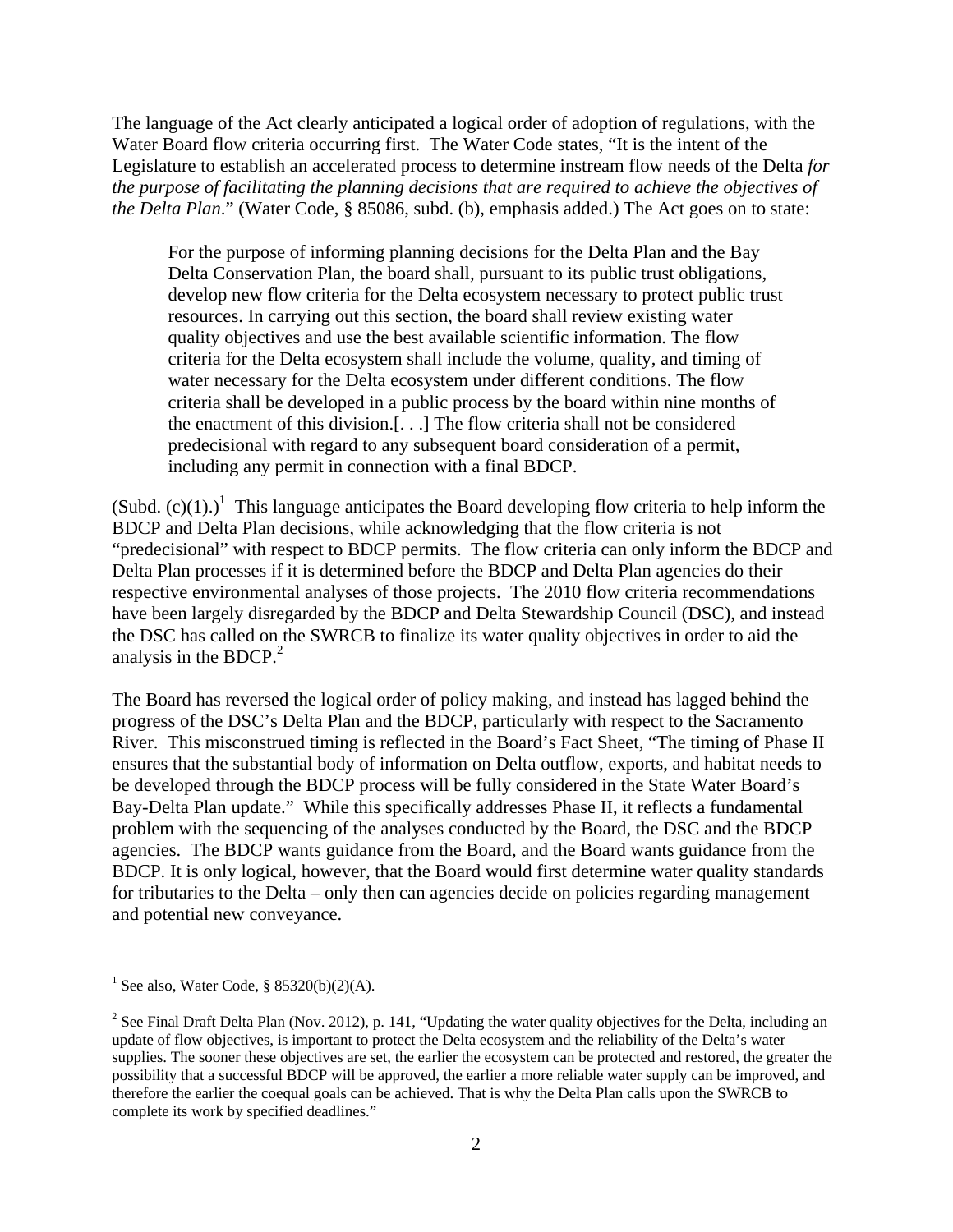Water Code section 85086 also specifically recognizes the Board's public trust obligations in establishing the flow criteria. Accordingly, the Board should have started with its 2010 criteria in determining the water quality standards for protection of fish in the Bay Delta. It should have then revisited an analysis of the water needs associated with the other beneficial uses in the relevant water bodies, and taken the Public Trust Doctrine into consideration in making these determinations. The amended WQCP objectives should have been based on these criteria. It should have then drafted various alternatives based on the objectives and conducted a feasibility analysis of those alternatives.

In addition, while the Board nominally recognizes its duty to further the coequal goals of the Delta Reform Act, it fails to incorporate this obligation throughout the SED analysis. (SED, p. 1-12.) If the Board had incorporated the Delta Reform Act obligations, it would have been compelled to recognize that the revised water quality objectives must not just maintain water quality as it stands today but it must also restore the Delta ecosystem from its rapid decline. Instead, the Board seems to assume the restoration obligations rest with other agencies and fails to take any strong measures to ensure water quality improvement to the tributaries feeding the Delta.

The Board has interpreted the Delta Reform Act in a way that seems to preserve the status quo of unsustainable water deliveries and crashing migrating fish populations, without abiding by the language of the Delta Reform Act. The Act defines its "coequal goals" as the two goals of providing more reliable water supply for California and protecting, restoring, and enhancing the Delta ecosystem. "The coequal goals shall be achieved in a manner that protects and enhances the unique cultural, recreational, natural resource, and agricultural values of the Delta as an evolving place." Merriam Webster defines "reliable" as "giving the same result on successive trials," or "dependable."<sup>3</sup> The definition does not include any reference to providing enough quantity to suit any and all desires, or any reference to providing enough quantity to meet past demands. A reliable water supply gives users notice about what they can expect going forward. It does not mean maintenance of status quo of water deliveries. The SED should be revised to reflect this interpretation of the terms "reliable water supply" and "coequal goals."

## II. Compliance with CEQA

The Board has elected to rely on an SED to analyze the impacts of the revised WQCP objectives in lieu of an EIR. An SED differs from an EIR in that an SED need not comply with requirements found in chapter 3 and 4 of CEQA (Pub. Resources Code, §§ 21100-21154) or in Public Resources Code section 21167. (Pub. Resources Code, § 21080.5, subd. (c).) However, the substantive mandates of CEQA must still be met in an SED. (*Mountain Lion Foundation v. Fish and Game Comsn.* (1997) 16 Cal.4<sup>th</sup> 105, 113-114.)

<sup>&</sup>lt;sup>3</sup> Online version available at <u>http://www.merriam-webster.com/dictionary/reliable</u>.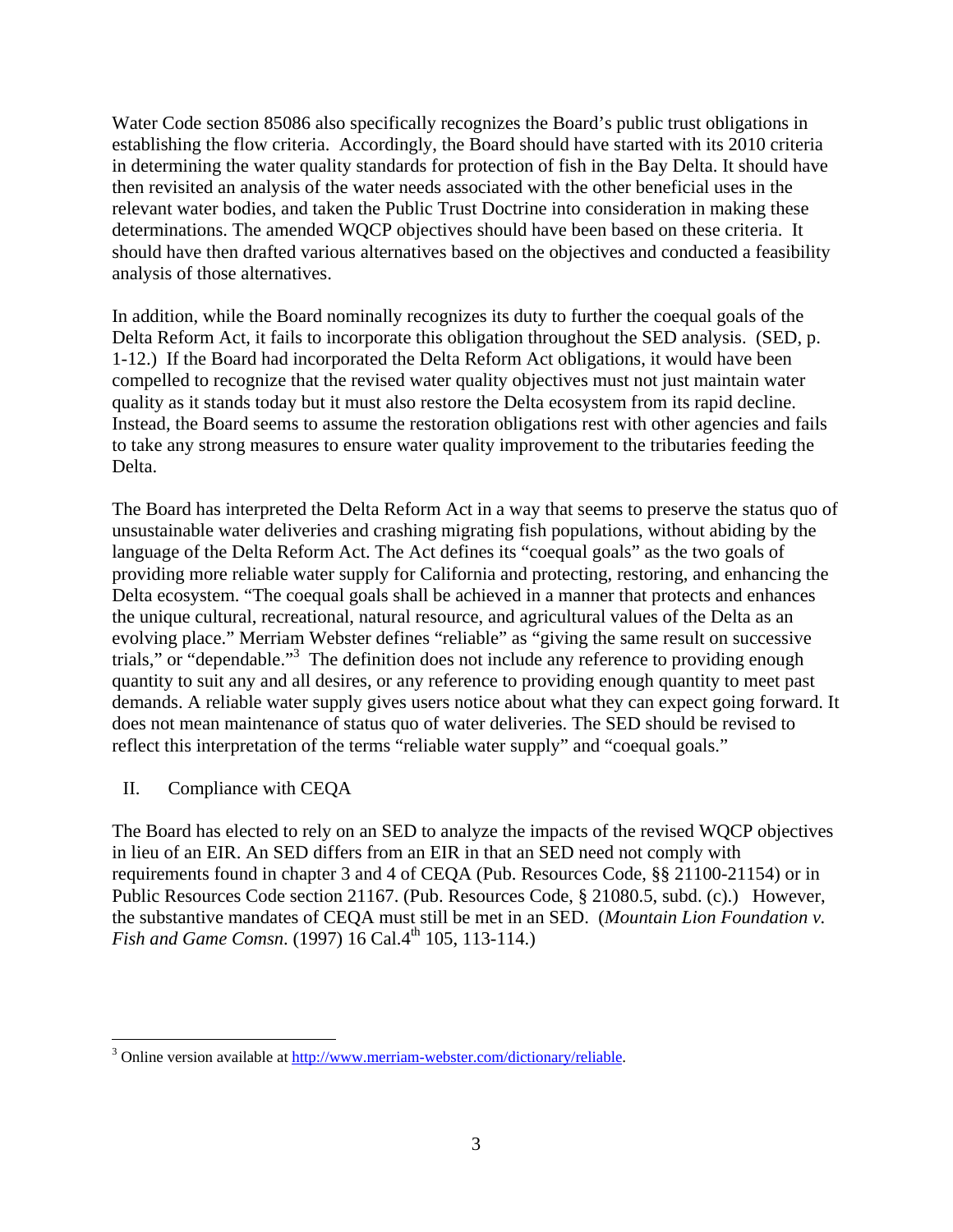a. Geographic Scope

An EIR or SED should discuss significant impacts that the proposed project will cause in the area that is affected by the project. (CEQA Guidelines, § 15126.2, subd. (a).) One crucial step in determining the environmental impacts of a project is the determination of the geographic scope of the region that will feel the effects of the proposed project. CEQA Guidelines section 15130 states, "Lead agencies should define the geographic scope of the area affected by the cumulative effect and provide a reasonable explanation for the geographic limitation used." The geographic scope is reflected in the description of the environmental setting. "This area cannot be so narrowly defined that it necessarily eliminates a portion of the affected environmental setting." (*Bakersfield Citizens for Local Control v. City of Bakersfield* (2004) 124 Cal.App.4th 1184, 1216.)

The Board has phased analysis of the Sacramento River water quality standards and the San Joaquin River water quality standards in its WQCP update. A reasonable explanation for this limited geographic scope required by CEQA Guidelines section 15130 cannot be found in the SED. Separating the analysis of the San Joaquin River from the Sacramento River has resulted in a disjointed depiction of the conditions in the Delta. While the Board's objective is to establish revised water quality objectives for the protection of fish and wildlife beneficial uses, it cannot achieve that objective without taking a broader look at the Delta conditions overall. The failure to explain the phased approach to the WQCP amendments frustrates the public disclosure goals of CEQA.

The Board has also limited the scope of its analysis to the Lower San Joaquin River, creating a cut off point at the San Joaquin River's confluence with the Merced River. By excluding the Upper San Joaquin River from the analysis, the SED creates the illusion that the two sections of the river are isolated and independent bodies. Even though activities in the Upper San Joaquin watershed are subject to additional restoration requirements, the environmental setting is still relevant to this WQCP update, particularly regarding cumulative impacts. Failure to properly characterize the geographic scope of the WQCP update will allow the SED to leave certain potentially significant environmental impacts unanalyzed, in violation of Public Resources Code section 21080.5(d)(2). Moreover, the SED intermittently includes a description of Upper San Joaquin conditions, an apparent acknowledgement of the relevance of such information. The Board should have been consistent in its approach and included the conditions on the Upper San Joaquin River in the overall environmental setting throughout the SED. Unless the Board can show that activities in the Upper San Joaquin River watershed have no relationship with the flows in the Lower San Joaquin River watershed, the geographic scope in this SED is overly narrow and cannot be justified. The SED should be revised to expand the scope of analysis.

b. CEQA Baseline

CEQA Guidelines, section 15125 dictates the standard for an environmental setting, which normally constitutes the baseline. Subdivision (a) states:

An EIR must include a description of the physical environmental conditions in the vicinity of the project, as they exist at the time the notice of preparation is published, or if no notice of preparation is published, at the time environmental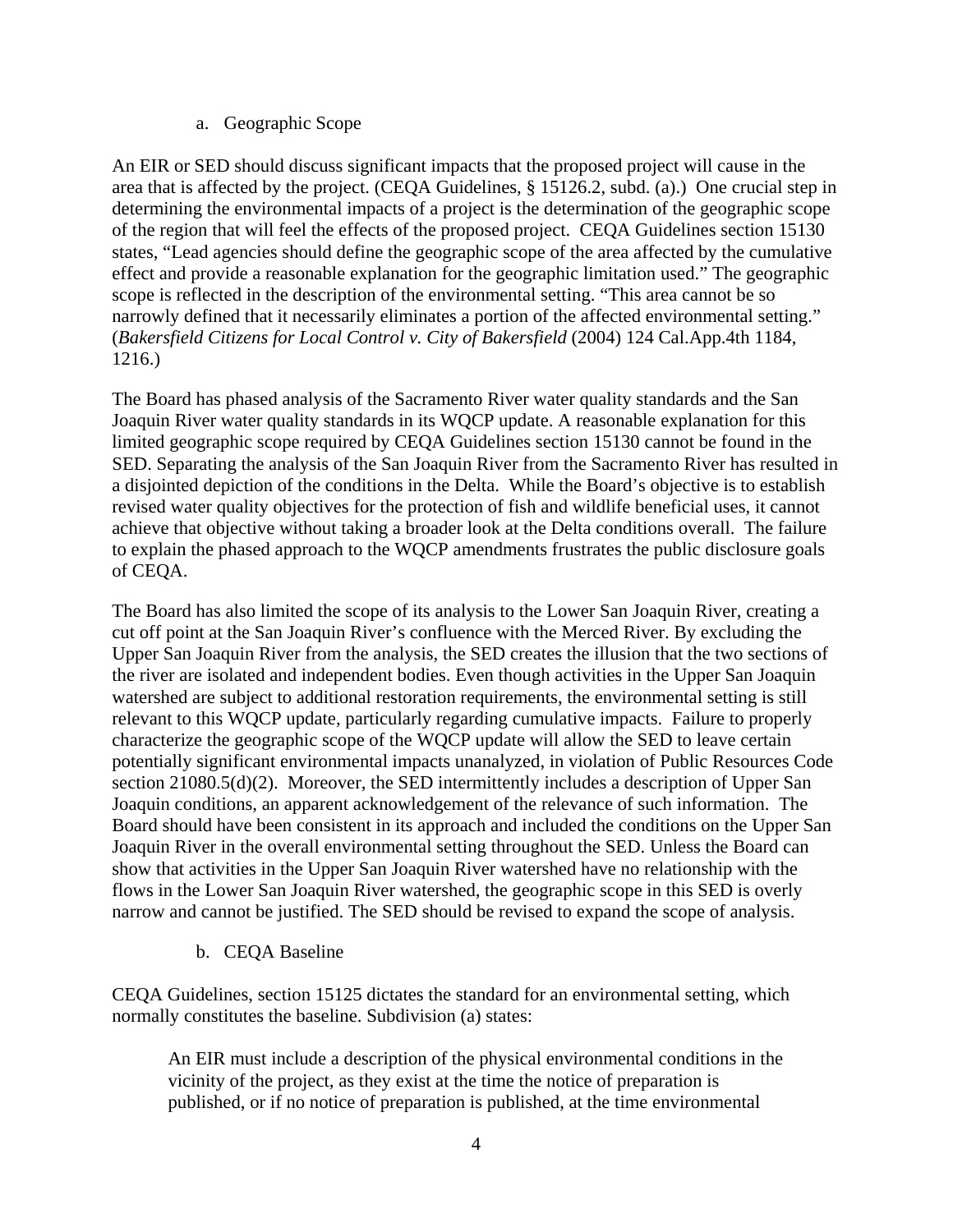analysis is commenced, from both a local and regional perspective. This environmental setting will normally constitute the baseline physical conditions by which a lead agency determines whether an impact is significant. The description of the environmental setting shall be no longer than is necessary to an understanding of the significant effects of the proposed project and its alternatives.

The Board issued a Notice of Preparation ("NOP") in 2009 and has used the environmental setting of this date for its baseline analysis.<sup>4</sup> The Board also issued a revised NOP, however, in 2011, and an additional NOP in January of 2012. The Board acknowledges the potential change in circumstances that may have occurred in the intervening years and notes that the SED will include a description of the disparity in environmental setting in the intervening years where relevant. (SED, p. 4-12.) Such a description does not appear to be present, however, in all the resource chapters. The SED fails to acknowledge that a second revised NOP was issued in 2012, however, and does not explain why baseline was not adjusted to reflect the change in the Board's regulatory approach.

Given that almost four years has passed since the initial NOP, it would only be logical to adjust the baseline to reflect the conditions that existed when the revised NOP was issued. If the conditions were somewhat unchanged in the intervening three years, then 2009 might have been a reasonable baseline date. However, the SED notes that in 2009 VAMP was being implemented and is as a result reflected in the baseline. VAMP expired in 2011. Given that VAMP was a temporary experiment in an attempt to meet fish flow standards and given that it was a failure in terms of resuscitating migrating fish populations, using a baseline that includes VAMP creates the false illusion that such conditions were "the norm" that complied with the objectives established in the 2006 WQCP. The SED notes that requirements under D-1641 are higher than those of VAMP. Thus, using a baseline that includes VAMP may have created an unrealistically low baseline.

The selection of 2009 as the baseline year skews the analysis to make the water quality plan update appear to be more helpful than it truly is. The SED notes that the National Marine Fisheries Services (NMFS) in 2009 released a BO on the long-term operations of the CVP and SWP (NMFS BO) but, as a result of litigation, injunctions have been issued and parts of the BOs were remanded to NMFS and the U.S. Fish and Wildlife Service for modification. The SED notes, "Although, the future of the RPAs identified in the BO is somewhat uncertain, this SED assumes the NMFS BO is in effect in the baseline and will continue into the future." (SED, p. 4- 12.) There have since been amendments to the 2009 BiOPs that have attempted to address

 $\overline{a}$ 

<sup>&</sup>lt;sup>4</sup> See SED p. ES-16. "The environmental baseline for the SED is February of 2009, the date that the CEQA process began for the plan amendments. The baseline assumes compliance with the 2006 Bay-Delta Plan objectives and program of implementation and other requirements that existed in 2009, including implementation of VAMP and the NMFS BO flow requirements on the Stanislaus River. The baseline does not include the long-term San Joaquin River Restoration flow requirements; however, these conditions and other conditions are included in the cumulative impacts analysis."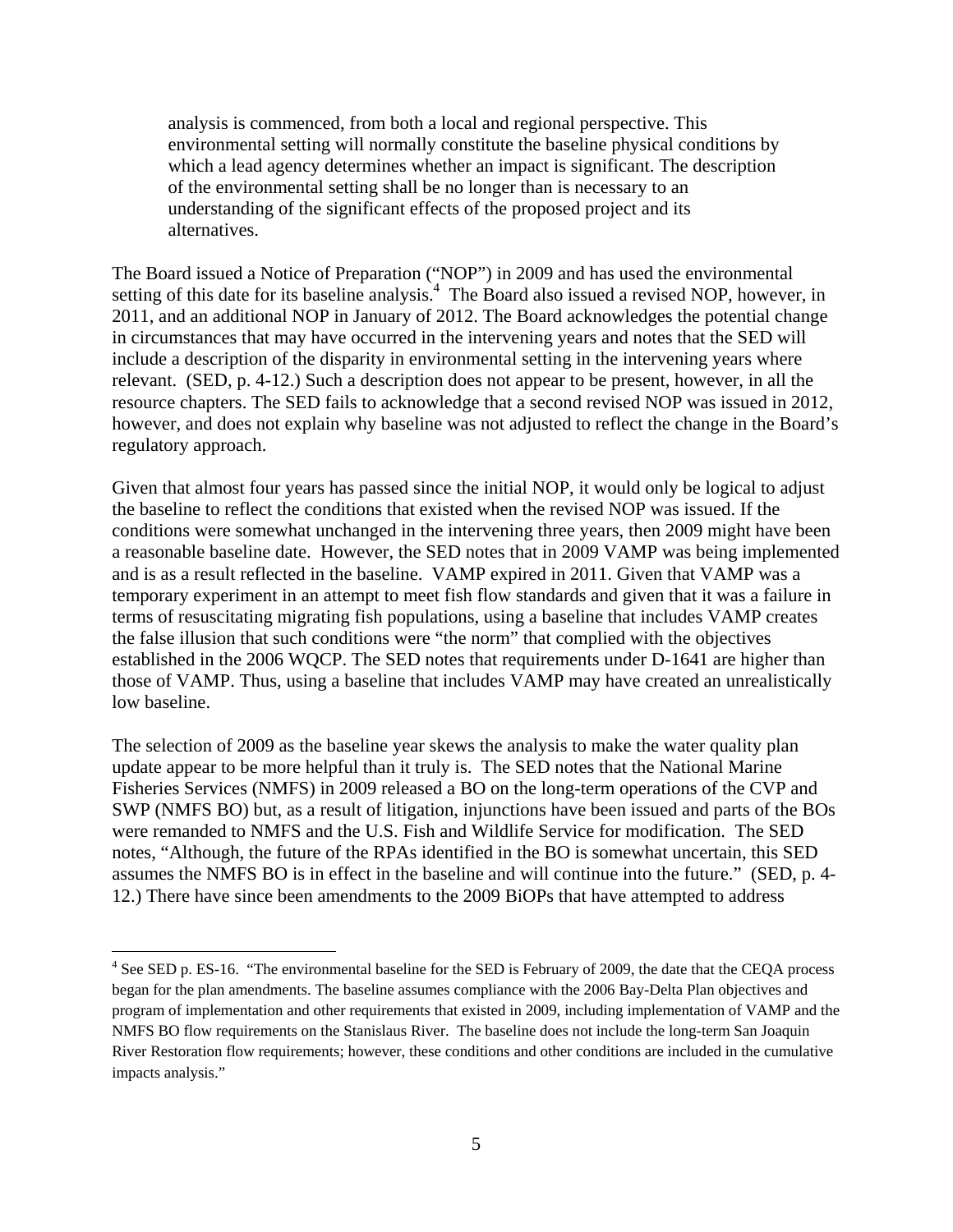problems with the Reasonable and Prudent Alternatives analysis.<sup>5</sup> These amendments could have been included in a 2011 baseline and would have reflected a more accurate depiction of conditions on the ground when the analysis in the SED truly began.

The baseline analysis contains additional errors. The SED baseline assumes compliance with the 2006 Bay Delta Plan objectives and program of implementation. (SED, p. E-16.) Compliance with the 2006 Plan objectives should only be included in the baseline if that is what actually occurred. It is improper to include theoretical circumstances into baseline conditions. Even if flows habitually were on the low end of the spectrum, then the Board cannot assume that the full range of flows or even an average of those flows occurred in the baseline. It is well settled that agencies cannot use hypothetical circumstances in a baseline. An agency errs in adopting a baseline that "compar[es] the proposed project to what *could* happen, rather than to what was actually happening." (*Communities for A Better Env't v. S. Coast Air Quality Mgmt. Dist.* (2010) 48 Cal. 4th 310, 322, citing *San Joaquin Raptor Rescue Center v. County of Merced* (2007)149 Cal.App.4th 645, 658.) An EIR "must focus on impacts to the existing environment, not hypothetical situations." (*County of Amador v. El Dorado County Water Agency* (1999) 76 Cal.App.4th 931, 955.) The Board should revise the SED to omit assumptions regarding compliance with the 2006 Bay Delta Plan objectives and any assumptions that suggest that anything even slightly better than the status quo would revive migratory fish populations.

c. Project Objectives

The core of an EIR or SED is the list of project objectives. The project objectives establish the main goals of the project and are the cornerstone to shaping the analysis of alternatives. The CEQA Guidelines note, "A clearly written statement of objectives will help the lead agency develop a reasonable range of alternatives to evaluate in the EIR and will aid the decisionmakers in preparing findings or a statement of overriding considerations, if necessary." (CEQA Guidelines 15124, subd. (c).)

The SED lists its project objectives in the following way:

[T]he goals related to the LSJR flow objectives and associated program of implementation are as follows.

- To provide flow conditions in the LSJR and three eastside tributaries—the Stanislaus, Tuolumne, and Merced Rivers—together with other reasonably controllable measures, *sufficient to support and maintain the natural production of viable native fish populations migrating through the Delta, including flows that mimic the natural hydrographic conditions to which native fish species are adapted.* [emphasis added]
- To consider relevant factors in establishing the objectives, such as factors identified in Water Code Section 13241, those contained in other applicable laws (e.g., the past, present, and probable future beneficial uses of water), and economic factors.

 $\overline{a}$ <sup>5</sup> http://swr.nmfs.noaa.gov/ocap/040711\_OCAP\_opinion\_2011\_amendments.pdf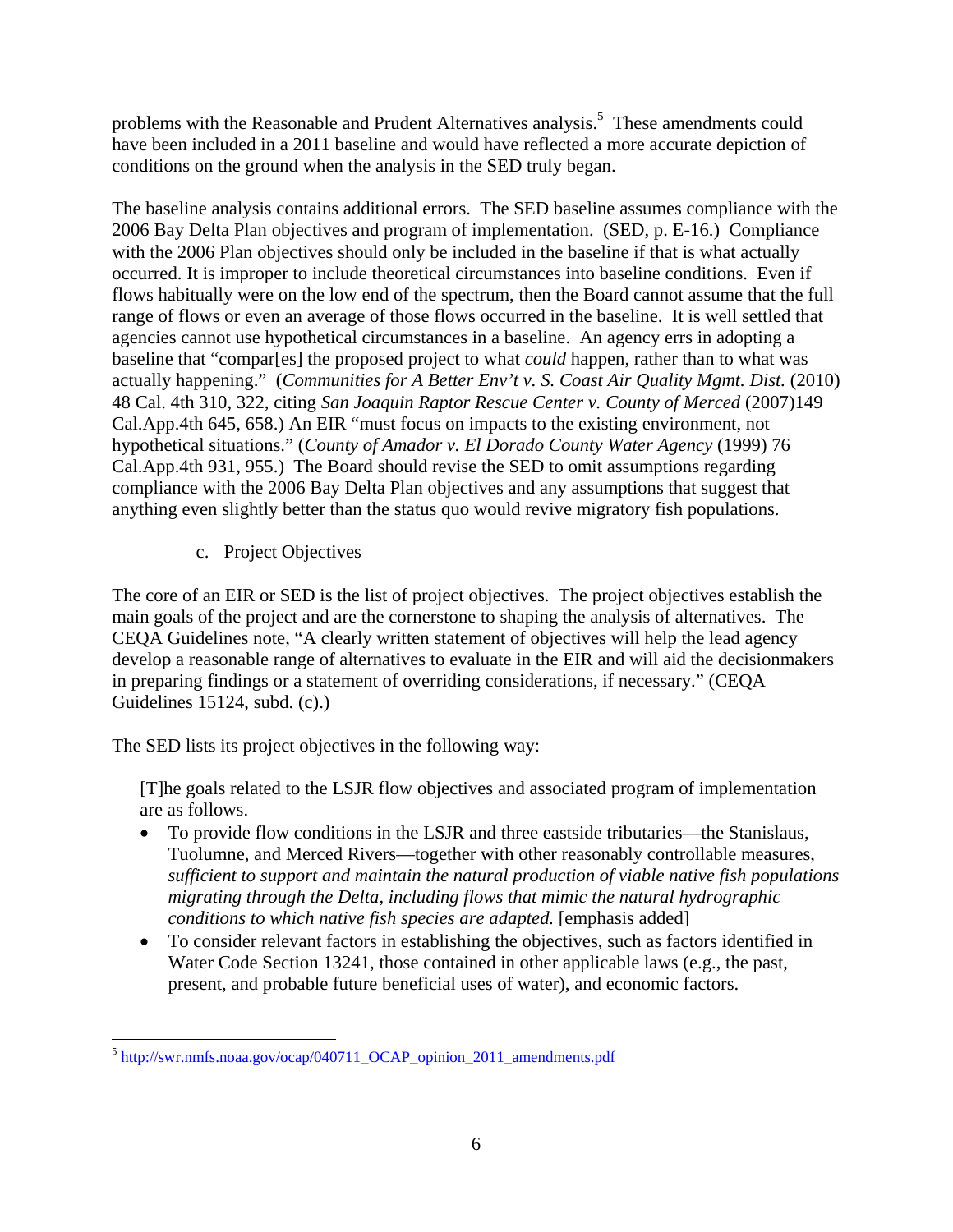- To provide for adaptive management of flows in order to respond to evolving scientific understanding and changing environmental conditions while minimizing water supply costs.
- To provide for development and implementation of an appropriate monitoring and evaluation program to inform adaptive management of LSJR flows and future changes to the Bay-Delta Plan.
- To provide for and encourage coordination and integration of existing and future regulatory processes related to LSJR flows.

(SED, p. 3-2) The standards that the Board must meet are clear: adopt objectives "for the protection of fish and wildlife beneficial uses, new water quality objectives for the protection of agricultural beneficial uses in the southern portion of the Delta, and a program of implementation to achieve those objectives." Thus, any alternative that does not recover migratory and native fish populations does not meet this objective.

The Board has additional obligations to comply with the Delta Reform Act to further the coequal goals of water supply reliability and ecosystem restoration, as well as other obligations under the Water Code. The Board should have first determined its obligations under the Delta Reform Act, the Clean Water Act, and the Porter-Cologne Act, and articulated these obligations in its project objectives, rather than inserting vague statutory references. The Board should have reconciled its obligations under these laws with its 2010 flow criteria recommendations, and then shaped the alternatives from this starting point. By muddling the project objectives with additional vague standards and qualifiers, the Board distracts itself from its main goals and arrived at alternatives that do not achieve the most fundamental goals of this revision of water quality objectives. The SED's vague objectives belie the conclusions in the entire SED. Further, lack of well-defined objectives will skew the alternatives analysis, rendering the entire SED analysis improper.

d. Reasonable Range Project Alternatives

CEQA requires that an agency consider a reasonable range of alternatives that meet most if not all of the project objectives. CEQA Guidelines, section 15126.6 states the following:

An EIR shall describe a range of reasonable alternatives to the project, or to the location of the project, which would feasibly attain most of the basic objectives of the project but would avoid or substantially lessen any of the significant effects of the project, and evaluate the comparative merits of the alternatives. . . . The lead agency is responsible for selecting a range of project alternatives for examination and must publicly disclose its reasoning for selecting those alternatives. . . . [T]he discussion of alternatives shall focus on alternatives to the project or its location which are capable of avoiding or substantially lessening any significant effects of the project, even if these alternatives would impede to some degree the attainment of the project objectives, or would be more costly.

(Subdivisions (a)  $\&$  (b).) This provision emphasizes that an agency must provide the rationale for the selection of alternatives. Thus, an EIR that fails to justify its rationale for its selection of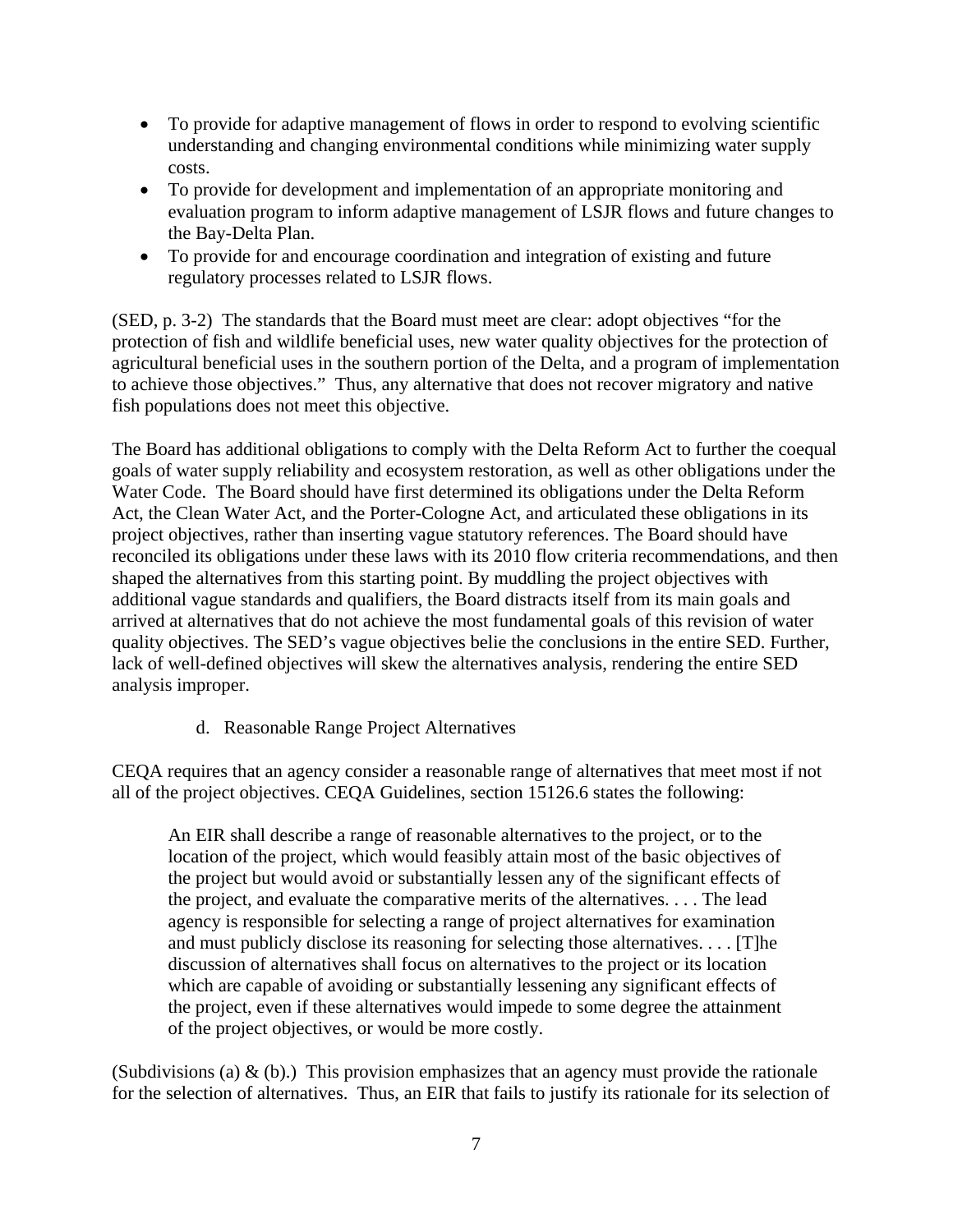alternatives and fails to include alternatives that are tethered to project objectives violates CEQA. When an agency uses the scoping process to narrow the range of potential alternatives to be analyzed in detail in an EIR, the EIR should ultimately describe the facts and rationale by which rejected alternatives were deemed infeasible. (*Citizens of Goleta Valley v. Board of Supervisors* (1990) 52 Cal.3d 553, 569, *Laurel Heights Improvement Assn. v. Regents of University of California* (1988) 47 Cal.3d 376, 404-5.)

The SED considered four alternatives for the LSJR flows: a No Project Alternative (Alternative 1), a 20% unimpaired flow (Alternative 2), and 40% unimpaired flow (Alternative 3), and a 60% unimpaired flow (Alternative 4). The SED provides no reasonable explanation for the range of alternatives considered. It appears as though the Board has used the baseline percentage of unimpaired flow from the three Lower San Joaquin tributaries (25%-34% on average) as the floor and the Board's 2010 flow criteria recommendations (60% for the LSJR) as the ceiling. This selection criteria is not rooted in CEQA and fails to demonstrate a connection with the project objectives. The Board's central objective is to adopt a standard that is protective of native fish populations and has already identified that a level of 60% of unimpaired flow from the LSJR is necessary to restore migratory fish populations. Accordingly, 60% should set the floor, not the ceiling in shaping alternatives analyzed. As it stands now, it appears that the selection of alternatives was arbitrary and the selection of the preferred alternative was simply a stab in the middle of the 2010 recommendations and current conditions. If the Board considered alternatives that were more in line with its 2010 recommendation and then determined that those alternatives were infeasible, it should have explained this process in the SED.

This lack of explanation as to what shaped the alternatives leaves the reader confounded as to why the SED analyzes 20, 40, and 60 percent flows, as opposed to 60, 70 or 80 percent or even 50, 60 and 70 percent flows. It is noteworthy that NMFS has recommended that the Board begin its analysis at least at 45% of unimpaired flows, and then revise as necessary.<sup>6</sup> As it stands now, the selection of alternatives appears unjustified and untied to the central project objective, which is to adopt water quality standard that protect fish and wildlife beneficial uses. The SED should be revised to include a more reasonable range of alternatives or a justification for the alternatives it has analyzed in this SED.

e. Environmentally Superior Alternative

Under CEQA, if an alternative is presented that meets project objectives and can reduce significant impacts to a less than significant level, the lead agency must adopt this alternative if feasible. (*Mountain Lion Foundation v. Fish & Game Com*. (1997) 16 Cal.4th 105, 134.) Before a legislative body may approve a project with a significant environmental impact, it is required by CEQA to make findings identifying the specific considerations that make infeasible the environmentally superior alternatives. (*Flanders Foundation v. City of Carmel-by-the-Sea* (2012) 202 Cal.App.4th 603.) An agency may reject environmentally superior alternatives under CEQA

 $\overline{a}$  $6$  NMFS presentation to the Board at the March  $20<sup>th</sup>$ ,  $2013$  public hearing, available at http://www.waterboards.ca.gov/waterrights/water\_issues/programs/bay\_delta/docs/dsedoc/nmfs.pdf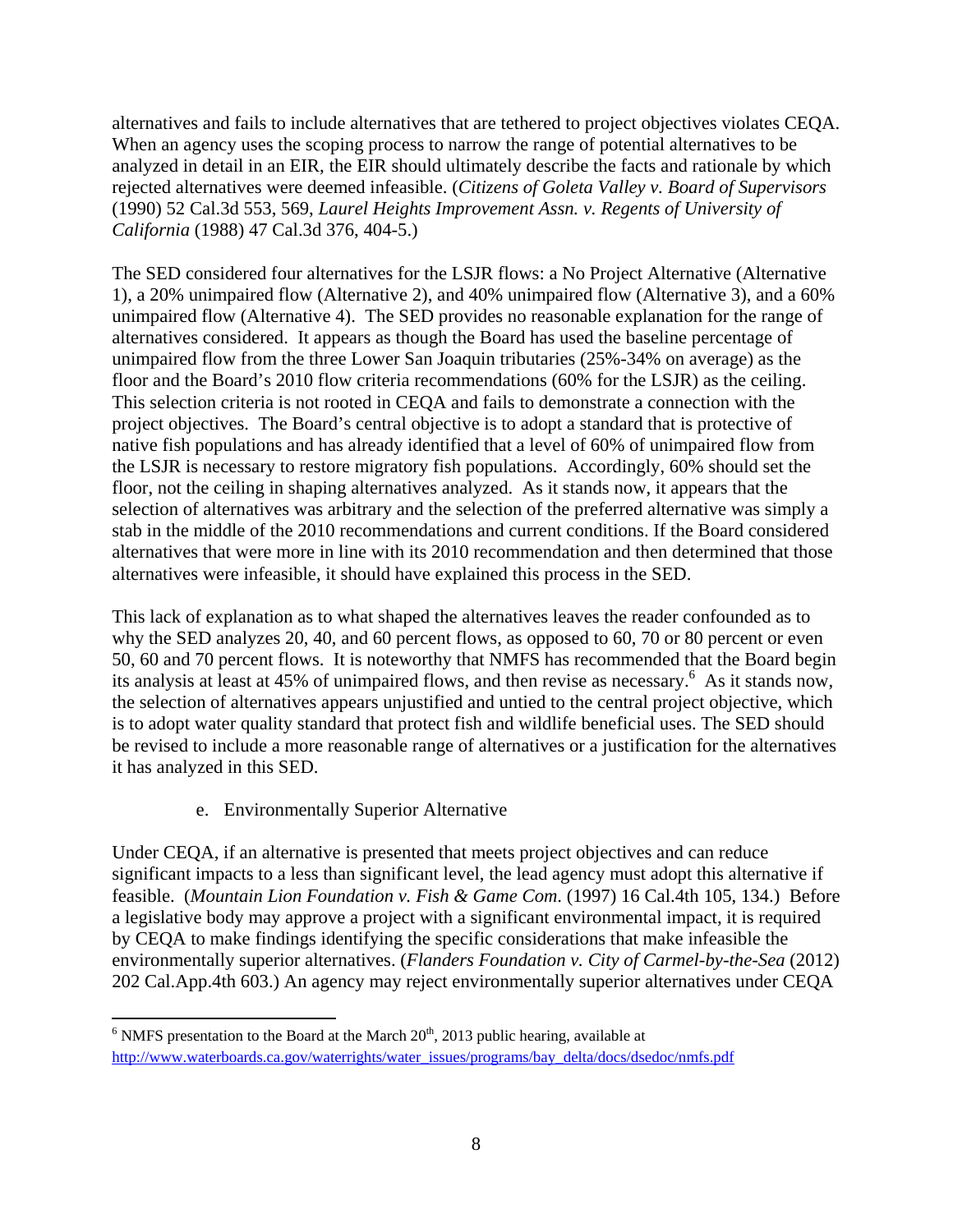if it properly finds them to be infeasible for any of the statutorily specified reasons, including economic infeasibility. (*Ibid*.) The analysis of alternatives should help an agency determine whether there are other, less environmentally detrimental ways of achieving project objectives:

The purpose of an EIR is not to identify alleged alternatives that meet few if any of the project's objectives so that these alleged alternatives may be readily eliminated. Since the purpose of an alternatives analysis is to allow the decisionmaker to determine whether there is an environmentally superior alternative that will meet most of the project's objectives, the key to the selection of the range of alternatives is to identify alternatives that meet most of the project's objectives but have a reduced level of environmental impacts.

(*Watsonville Pilots Ass'n v. City of Watsonville* (2010) 183 Cal.App.4th 1059, 1089.) If an agency elects not to adopt the Environmentally Superior Alternative (ESA), it must provide its rationale in failing to do so and explain why this alternative is not feasible if that is the case. "[CEQA] simply required the City to consider environmentally superior alternatives, explain the considerations that led it to conclude that those alternatives were infeasible, weigh those considerations against the environmental harm that the Plan would cause, and make findings that the benefits of those considerations outweighed the harm." (*California Native Plant Soc. v. City of Santa Cruz* (2009) 177 Cal.App.4th 957, 1007-08.)

The Board adopted a hybrid alternative, combining Alternative 2 and 3, as its preferred alternative, even though it had identified Alternative 3 as the ESA. The Board, however, did not explain why the ESA was infeasible. (SED, p. 20-30.) Thus, it remains unclear why the Board instead adopted the weaker hybrid alternative. If the Board has concluded that Alternative 3 is not feasible, then it must provide an explanation explaining so. The Board appears to have selected the hybrid alternative because it would ostensibly result in less water supply impacts; however, this conclusion is unmeritorious because the Board has not taken a thorough look at feasible mitigation measures that would substantially lessen those impacts. (Please refer to Subsection (g) of this comment letter for a discussion of feasible mitigation measures.)

Even if the Board did find Alternative 3 to be infeasible, its adoption of a hybrid alternative is still flawed. An agency can only select an alternative that has less environmental impacts (like those to water supply) if it meets the project objectives. The hybrid alternative doesn't meet the objective of water quality standards that protect sensitive beneficial uses; thus, it fails to meet the central project objective.

At the March  $20^{th}$  public hearing, both NMFS and the U.S. EPA posited that a standard of 35% of unimpaired flows is simply insufficient for the Delta ecosystem. The Delta Reform Act of 2009 contemplated that NMFS (as well as Department of Fish and Wildlife, and U.S. Fish and Wildlife Service) would provide key input into the requisite flow criteria; thus, the opinions of these agencies must be considered. (Water Code, § 85084.5) As a result, the Board's proposal of 35% unimpaired flow from the LSJR is not truly the ESA and is not a justifiable standard.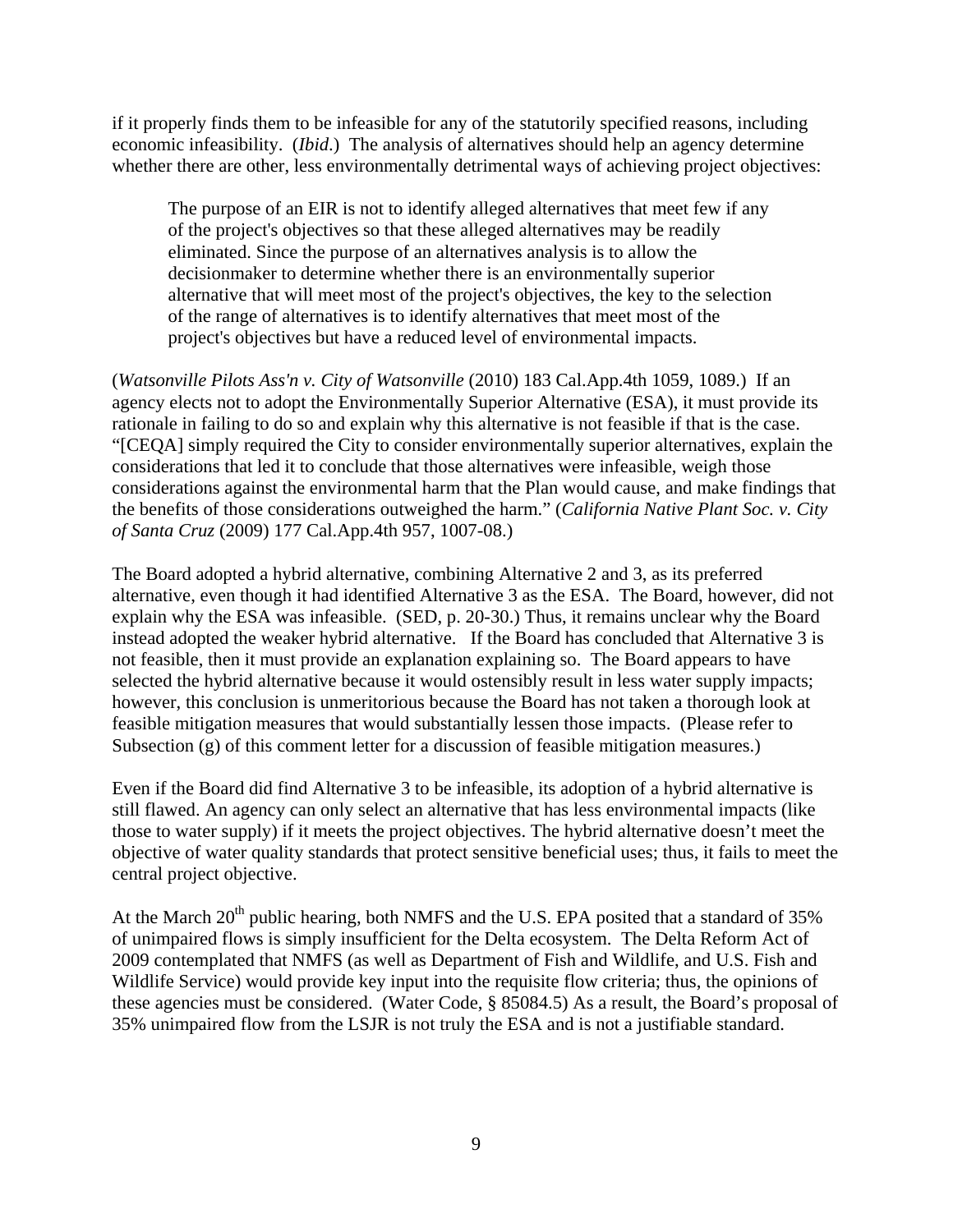#### f. Cumulative Impacts Analysis

An EIR must analyze a project's impacts that are cumulatively considerable. (CEQA Guidelines, § 15130.) CEQA Guidelines section 15355 defines cumulative impacts as "two or more individual effects which, when considered together, are considerable to which compound or increase other environmental effects. . . The cumulative impact from several projects is the change in the environment which results from the incremental impact of the project when added to other closely related past, present, and reasonably foreseeable probably future projects." The agency must list a list of past, present, and probably future projects producing related or cumulative impacts, including, if necessary, those projects outside the control of the lead agency. (Subdivision (b).) The agency must also describe the geographic scope of the cumulative impacts analysis and provide a reasonable explanation for the geographic limitation used. (Subdivision  $(b)(2)(3)$ .)

The SED's cumulative impacts analysis is incomplete and misleading due to curtailed scope of analysis. The SED contains a summary of the projects it has considered in its cumulative impacts analysis in Chapter 16, and contains a summary of the cumulative impact analysis within each resource chapter. The update to the Sacramento River portion of the WQCP is not included in the list of cumulative impact projects. Because the WQCP update for the San Joaquin River and the Sacramento River has been phased, a true cumulative impacts assessment has not been conducted.

The Board has piecemealed the analysis of the flows to the Bay Delta by separating the analysis of the LSJR from the Sacramento River. (Please see comment letter submitted by the Environmental Water Caucus for a full discussion of the legal flaws with piecemealing analysis under CEQA.) This piecemealed analysis taints the cumulative impacts analysis. While the Board has already commenced the analysis of Phase II of the WQCP update, it could not determine the cumulative impacts of the two phases because it has not yet determined what flows it will require in the Sacramento River. This gap in analysis is a fatal flaw derived from the piecemealing of the update into two phases. This omission renders the cumulative impacts analysis incomplete.

Beyond the lack of comprehensive analysis by including the Sacramento River, the SED does not contain a true cumulative impacts assessment of the Preferred Alternative. Instead, it contains conclusory statements that the impacts would be similar to Alternative 3. For example, the SED states, "[g]enerally, the Preferred LSJR Alternative had impacts close to those of LSJR Alternative 3. As a result, it is expected the Preferred LSJR Alternative would have very similar cumulative impacts to those of LSJR Alternative 3 as summarized in Chapter 16. . ." (SED, p. 20-30.) This type of conclusion without substantiation does not aid the reader in understanding the implications of the Board's decisions. The Board should revise the SED to include a separate analysis of the preferred hybrid alternative rather than just making deductions from the analysis of Alternatives 2 and 3.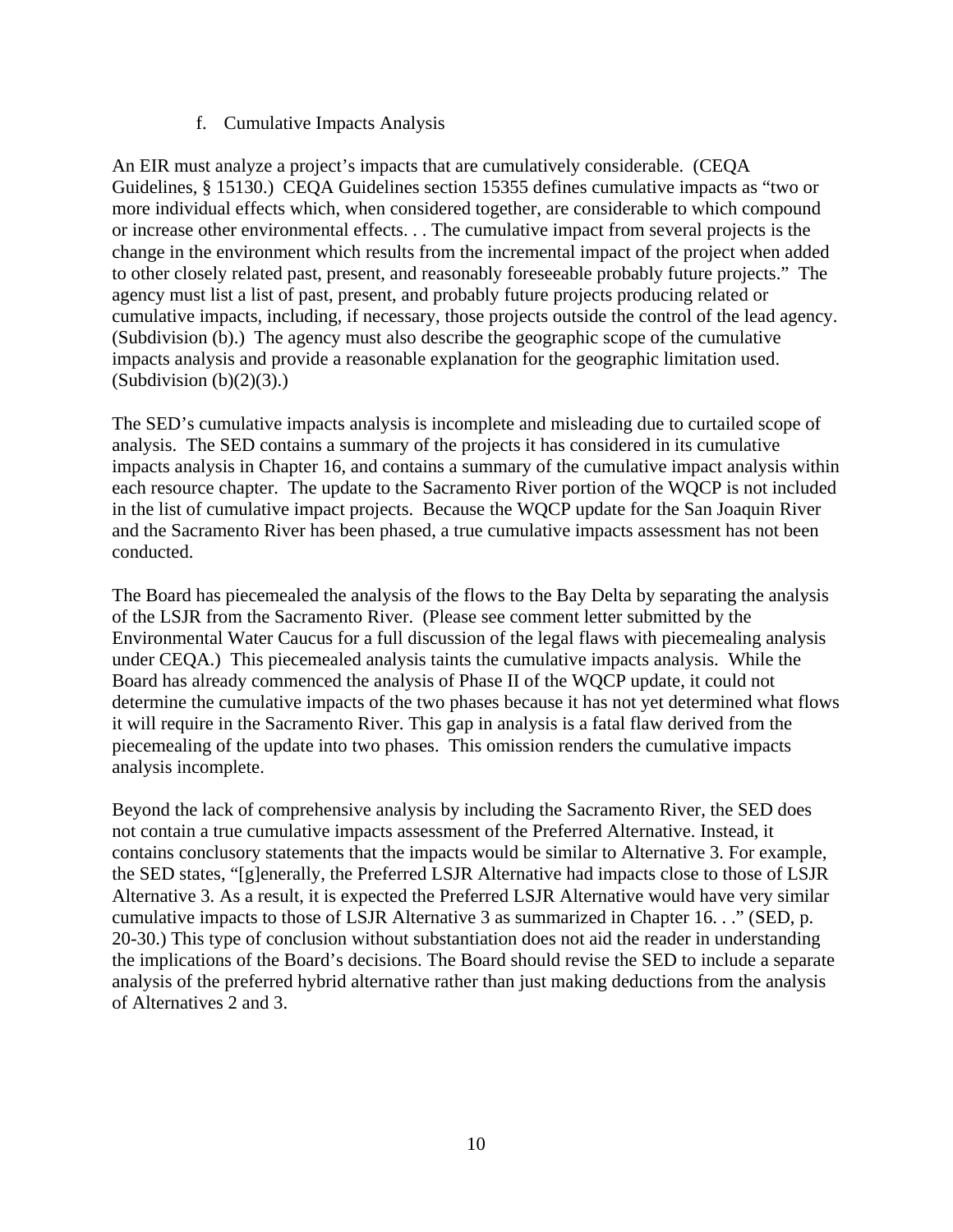#### g. Adoption of Feasible Mitigation Measures

The Board describes its obligations to adopt feasible mitigation measures correctly, if incompletely, at SED page 4-7. The Board must adopt feasible mitigation measures or alternatives that will avoid significant impacts of the proposed project. (Pub. Resources Code, § 21080.5 (d)(2)(A).) An SED must identify feasible mitigation measures for each significant environmental impact identified in the SED. (Cal. Code Regs., tit. 23, § 3777(b)(3).) The Board acknowledges its obligation to implement Article X, section 2 of the California Constitution and to abide by the precedent of *National Audubon Society v. Superior Court* (1983) 33 Cal.3d 419 (public trust obligations). However, the Board fails to consider this authority when it considered feasible mitigation measures and alternatives. The Board has the duty to determine whether diversions are reasonable in use and in method of diversion, among other things. The Board must integrate this authority in its feasibility findings for mitigation measures and alternatives. It appears, however, that the Board has not considered any mitigation measures for impacts to water supply. For example, in its analysis of the water supply impacts of LSJR Alternative 3, the Board concludes that the impacts will be significant and unavoidable. The SED states:

[t]here is no mitigation possible for the reduced river diversions on the Merced River. This is because the purpose of the LSJR Alternative 3 is to increase river flows during the months of February-June to improve fish habitat conditions and improve survival of rearing and migrating fish. The runoff to the eastside tributary reservoirs is determined by rainfall and snowmelt conditions and the reservoir storage capacity is fixed. Accordingly, there is no possibility of increasing the total surface water supply to provide more water for surface water diversions. More water released to the Merced River would leave less water available for water supply diversions. Impacts would be significant.

## $[\ldots]$

CEQA does not grant agencies new, discretionary powers independent of the powers granted to the agencies by other laws. . . While it may be possible for water diverters (e.g., irrigation districts or municipalities) to reduce their reliance on surface water diversions, thereby reducing the significant impact of LSJR Alternative 3. . . , the State Board does not have the authority to mandate the actions of others that would offset reduced surface water diversions. Impacts would remain significant and unavoidable.

(SED, pp. 5-89—90.) In light of the Board's authority to regulate reasonable and beneficial uses, its Public Trust Doctrine authorities and its duties under the Delta Reform Act to encourage local water supply development, this conclusion is insufficient. The Board has not considered any options that water supply users may implement to reduce their consumption of Merced River water, much less analyzed the feasibility of such options. The Board's conclusion that it "would need to require lower flows than are currently required by LSJR Alternative 3" is therefore erroneous. (SED, p. 5-90.) The Board also fails to acknowledge the policies of the Delta Reform Act which require less reliance on the Delta by exporters and which attempt to foster increased